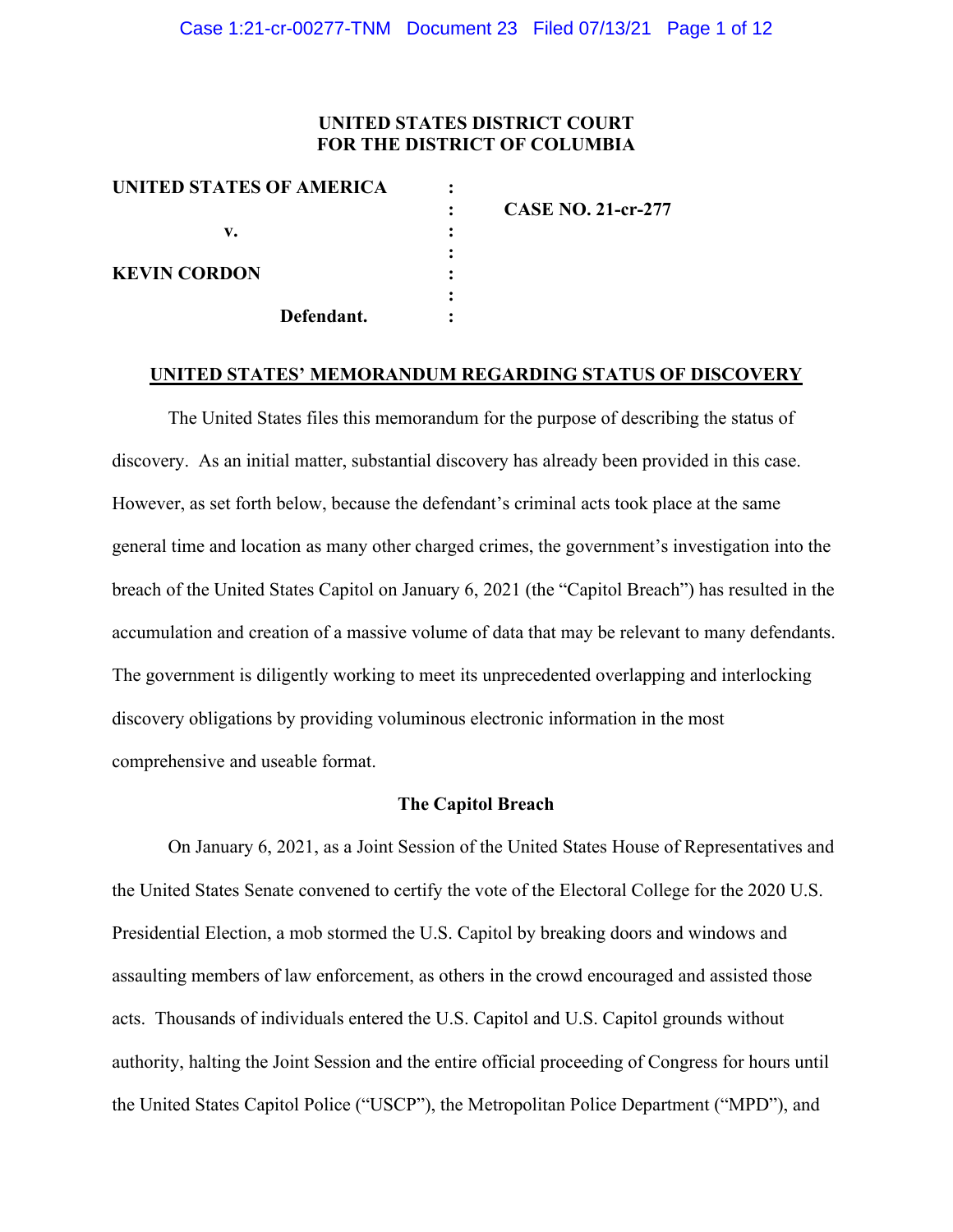### Case 1:21-cr-00277-TNM Document 23 Filed 07/13/21 Page 2 of 12

other law enforcement agencies from the city and surrounding region were able to clear the Capitol of rioters and to ensure the safety of elected officials. This event in its entirety is hereinafter referred to as the "Capitol Breach."

The defendant, Kevin Cordon, is charged through an indictment with the following violations for entering the U.S. Capitol on January 6, 2021: 18 U.S.C.  $\&$  1512(c)(2), 2 (Obstruction of an Official Proceedings); 18 U.S.C. § 1752(a)(1) (Entering and Remaining in a Restricted Building or Grounds); 18 U.S.C. § 1752(a)(2) (Disorderly and Disruptive Conduct in a Restricted Building or Grounds); 40 U.S.C. § 5104(e)(2)(D) (Disorderly Conduct in a Capitol Building); and 40 U.S.C. § 5104(e)(2)(G) (Parading, Demonstrating or Picketing in a Capitol Building).

#### **Scope of Investigation**

The investigation and prosecution of the Capitol Breach will be the largest in American history, both in terms of the number of defendants prosecuted and the nature and volume of the evidence. In the six months since the Capitol was breached, over 500 individuals located throughout the nation have been charged with a multitude of criminal offenses, including but not limited to conspiracy, tampering with documents or proceedings, destruction and theft of government property, obstruction of law enforcement during civil disorder, assaults on law enforcement, obstruction of an official proceeding, engaging in disruptive or violent conduct in the Capitol or on Capitol grounds, and trespass. There are investigations open in 55 of the Federal Bureau of Investigation's 56 field offices.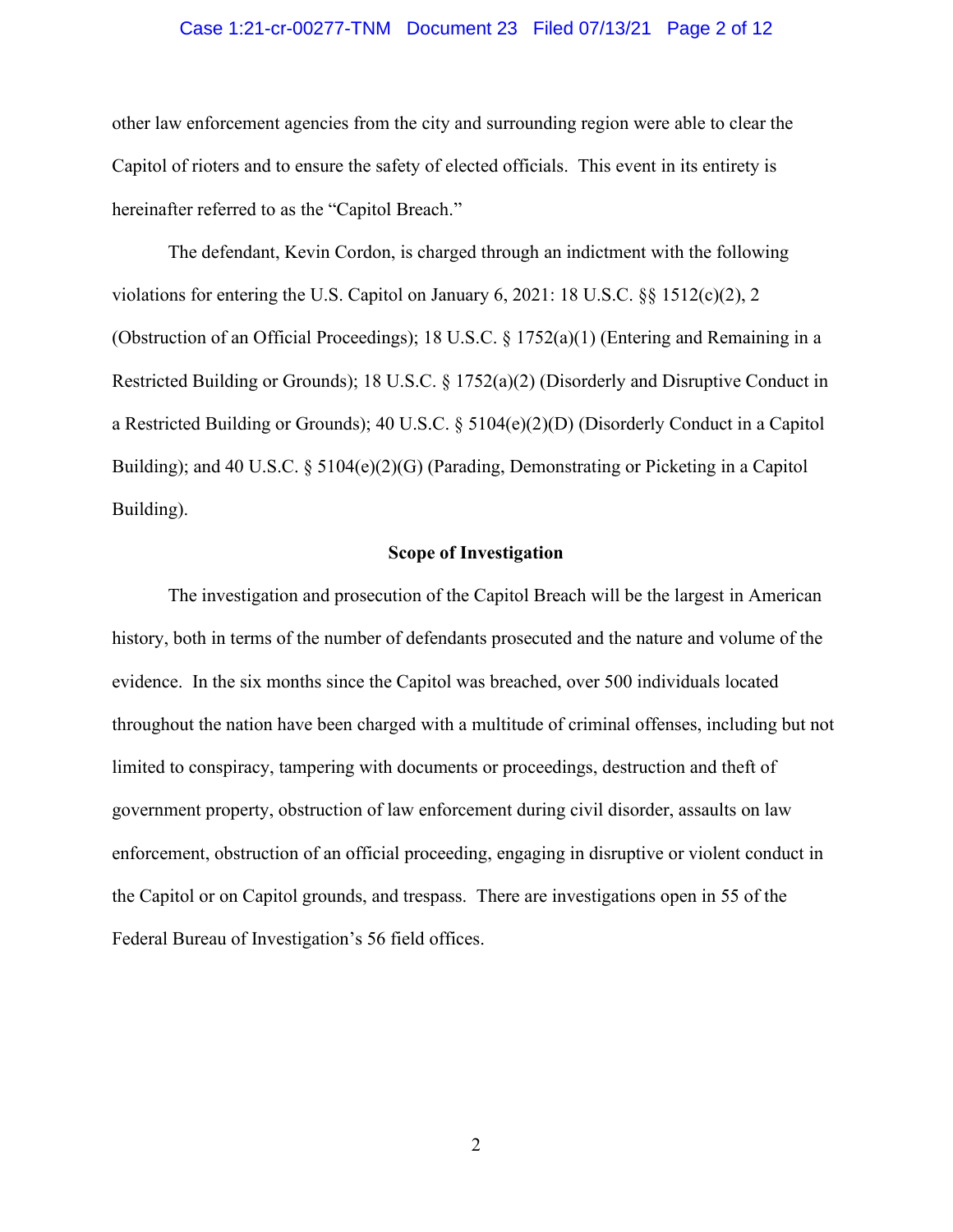## **Voluminous Materials Accumulated**

The government has accumulated voluminous materials that may contain discoverable

information for many, if not all, defendants. An illustrative list of materials accumulated by the

government includes:

- o Thousands of hours of closed circuit video ("CCV") from sources including the USCP, MPD, and United States Secret Service, and several hundred MPD Automated Traffic Enforcement camera videos;
- o Footage from Cable-Satellite Public Affairs Network (C-SPAN) and other members of the press;
- o Thousands of hours of body worn camera ("BWC") footage from MPD, Arlington County Police Department, Montgomery County Police Department, Fairfax County Police Department, and Virginia State Police;
- o Radio transmissions, event chronologies, and, to a limited extent, Global Positioning Satellite ("GPS") records for MPD radios;
- o Hundreds of thousands of tips, including at least 237,000 digital media tips;
- o Location history data for thousands of devices present inside the Capitol (obtained from a variety of sources including two geofence search warrants and searches of ten data aggregation companies);
- o Subscriber and toll records for hundreds of phone numbers;
- o Cell tower data for thousands of devices that connected to the Capitol's interior Distributed Antenna System (DAS) during the Capitol Breach (obtained from the three major telephone companies);
- o A collection of over one million Parler posts, replies, and related data;
- o A collection over one million Parler videos and images (approximately 20 terabytes of data);
- o Damage estimates from multiple offices of the U.S. Capitol;
- o A multitude of digital devices and Stored Communication Act ("SCA") accounts; and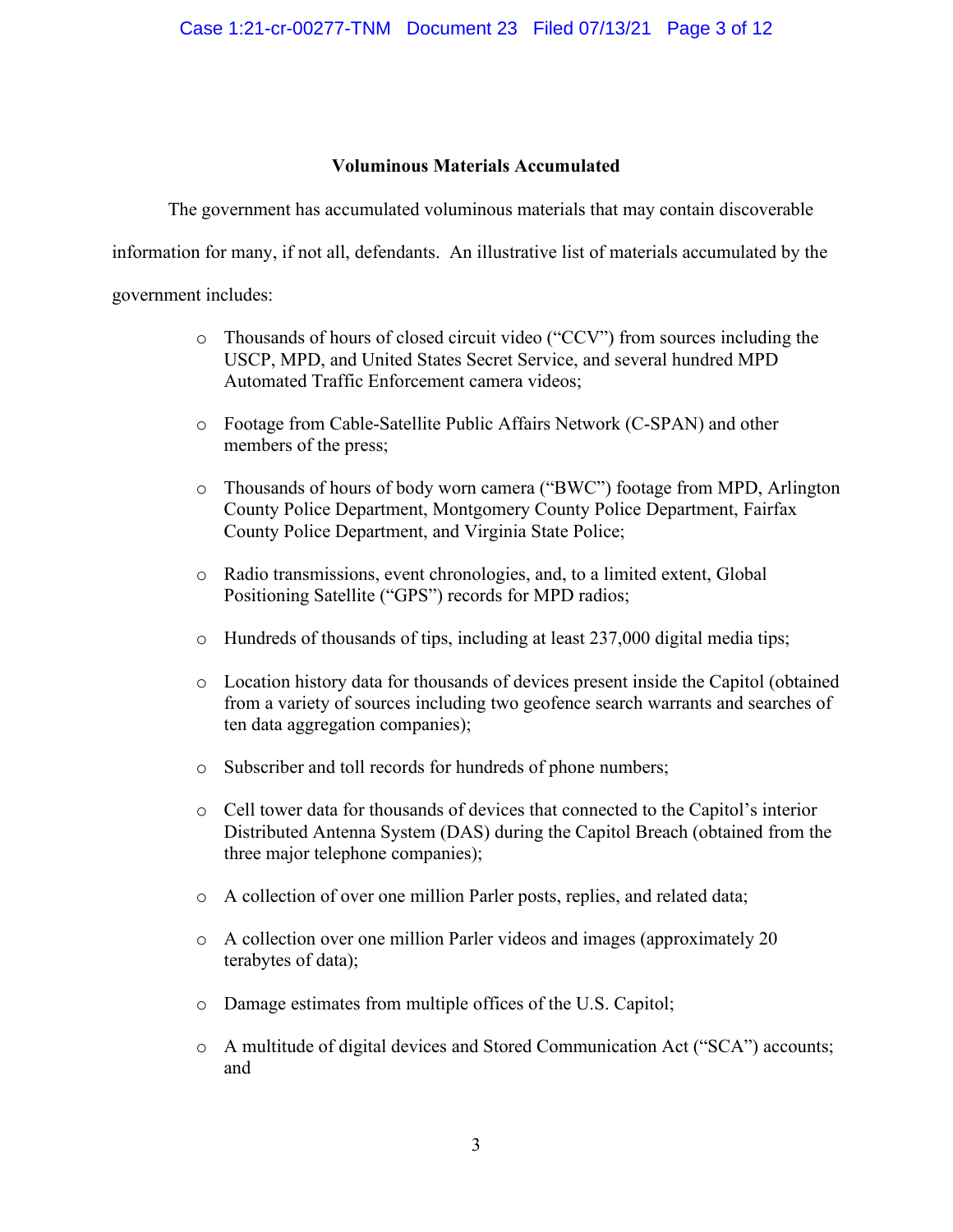o Responses to grand jury subpoenas, of which over 6,000 have been issued, seeking documents such as financial records, telephone records, electronic communications service provider records, and travel records.

We are still collecting and assembling materials from the numerous entities who were involved in the response to the Breach, and we are still investigating – which means the amount of data (phones, devices, legal process, investigative memoranda) is growing.

## **Voluminous Legal Process and Investigative Memoranda**

In addition to the materials collected, tens of thousands of documents have been generated in furtherance of the investigation, to include interviews of subjects, witnesses, tipsters and officers; investigations into allegations concerning officer conduct on January 6; source reports; evidence collection reports; evidence analysis reports; chain-of-custody documents; legal documents including preservation letters, subpoenas, 2703(d) orders, consent forms, and search warrants; and memoranda of investigative steps taken to evaluate leads or further investigations.

#### **Interrelated Crimes and Discovery**

The Capitol Breach involves thousands of individuals inside and outside the Capitol, many of whom overwhelmed and assaulted police. (According to a Washington Post analysis of the events, "the mob on the west side eventually grew to at least 9,400 people, outnumbering officers by more than 58 to one.") *See* 

*https://www.washingtonpost.com/investigations/interactive/2021/dc-police-records-capitolriot/?itid=sf\_visual-forensics*. The cases clearly share common facts, happening in generally the same place and at the same time. Every single person charged, at the very least, contributed to the inability of Congress to carry out the certification of our Presidential election.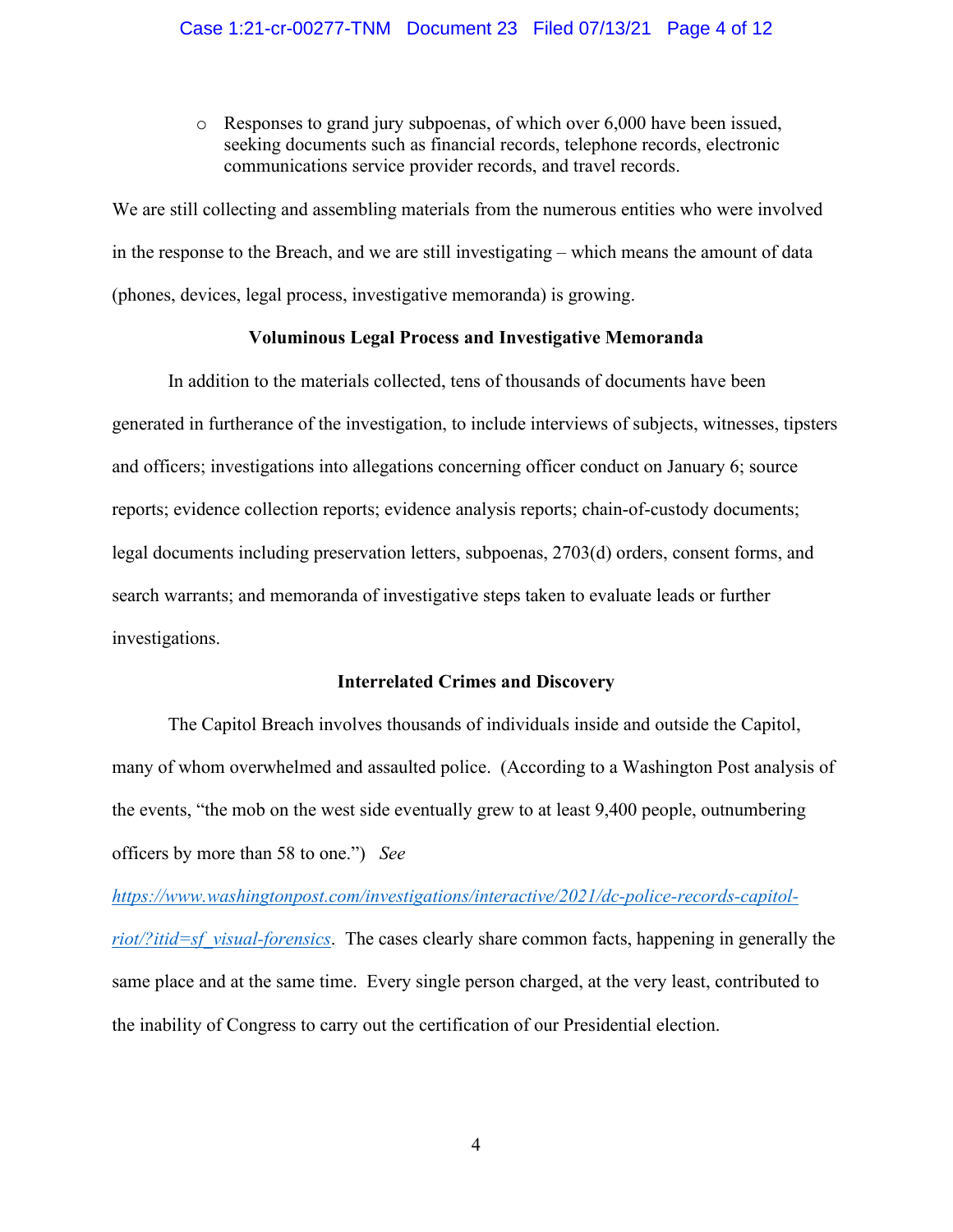#### Case 1:21-cr-00277-TNM Document 23 Filed 07/13/21 Page 5 of 12

These circumstances have spawned a situation with overlapping and interlocking discovery obligations. Many defendants may be captured in material that is not immediately obvious and that requires both software tools and manual work to identify, such as video and photos captured in the devices and SCA accounts of other subjects. Accordingly, the defense is generally entitled to review all video or photos of the breach whether from CCV, BWC or searches of devices and SCA accounts. Notably, we have received a number of defense requests for access to such voluminous information, and requests for the government to review the entirety of the law enforcement files related to this investigation. For example, in support of a motion to compel access to all of the footage, one such counsel stated:

The events of January 6, 2021 were memorialized to an extent rarely, if ever, experienced within the context of federal criminal cases. The Government itself has a wealth of surveillance video footage. Virtually every attendee in and around the Capitol on January 6, 2021 personally chronicled the events using their iPhone or other similar video device. Many of the attendees posted their video on one or more social media platforms. Many held their videos close to their vests resulting in little if any publication of same. News media outlets from around the world captured video footage. Independent media representative from around the world captured video footage. Intelligence and law enforcement personnel present at the Capitol on January 6, 2021 also captured video footage of events of the day. By the Government's own admission, the Government has an overwhelming amount of video footage of the events of January 6, 2021. During the handlings of January 6 cases, the Government has garnered and continues to garner access to added video footage from, among other sources, the general public and the defendants themselves. *Upon information and belief, the Government is not capable of vetting, cataloging and determining materiality of the video footage such as to ensure that disclosure of same is timely made in all cases to which the footage is material for disclosure purposes.* The "information and belief" in this regard is a function of the undersigned counsel's personal knowledge relative to footage given to the Government, familiarity with other January 6 cases both as counsel for other January 6 defendants and as counsel familiar with other counsel representing January 6 defendants and the understanding that the footage provided to the Government does not appear to have been produced to other defendants whose cases warrant similar disclosure by the Government of material evidence. *Defendant has requested the Government confirm whether there is a single repository for all video footage amassed relative to the events at the Capitol on January 6, 2021 and, further, has requested access to same for inspection and*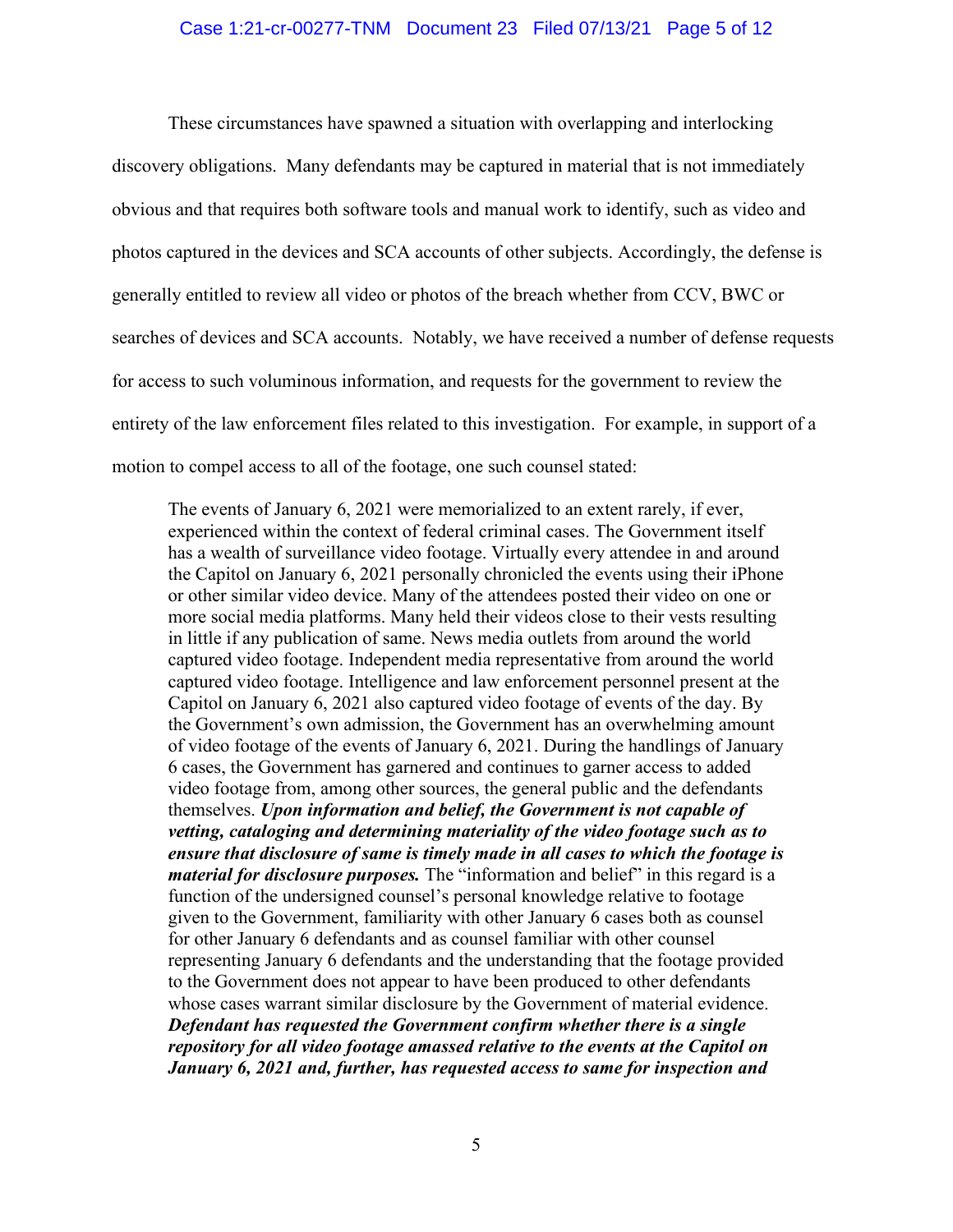## *examination for determination of materiality and disclosure of the Government's protocol to determine materiality.*

*United States v. Jacob Chansley*, 21-cr-00003 (RCL) (Document No. 58)(emphasis added). Examples of additional similar discovery requests we have received in Capitol Breach cases are quoted in Exhibit A, attached hereto.

## **Early Establishment of Discovery Team**

Shortly after the Capitol Breach, the U.S. Attorney's Office established a Capitol Breach Discovery Team to create and implement a process for the production of discovery in January 6 cases. The Discovery Team is staffed by federal prosecutors who have experience in managing complex investigations involving voluminous materials, Department of Justice experts in project management and electronic discovery management, and a lead discovery agent from the Federal Bureau of Investigation. Members of the Discovery Team consult regularly with Department of Justice subject matter experts, including Associate Deputy Attorney General and National Criminal Discovery Coordinator Andrew Goldsmith. As discussed further below, members of the Discovery Team also meet and confer on a regular basis with Federal Public Defender ("FPD") leadership and electronic discovery experts.

#### **Recognition of Need for Vendor Promptly Addressed**

Following the Capitol Breach, the United States recognized that due to the nature and volume of materials being collected, the government would require the use of an outside contractor who could provide litigation technology support services to include highly technical and specialized data and document processing and review capabilities. The government drafted a statement of work, solicited bids, evaluated them, and selected a vendor. This was an unprecedented undertaking which required review at the highest levels of the Department of Justice and was accomplished as quickly as possible.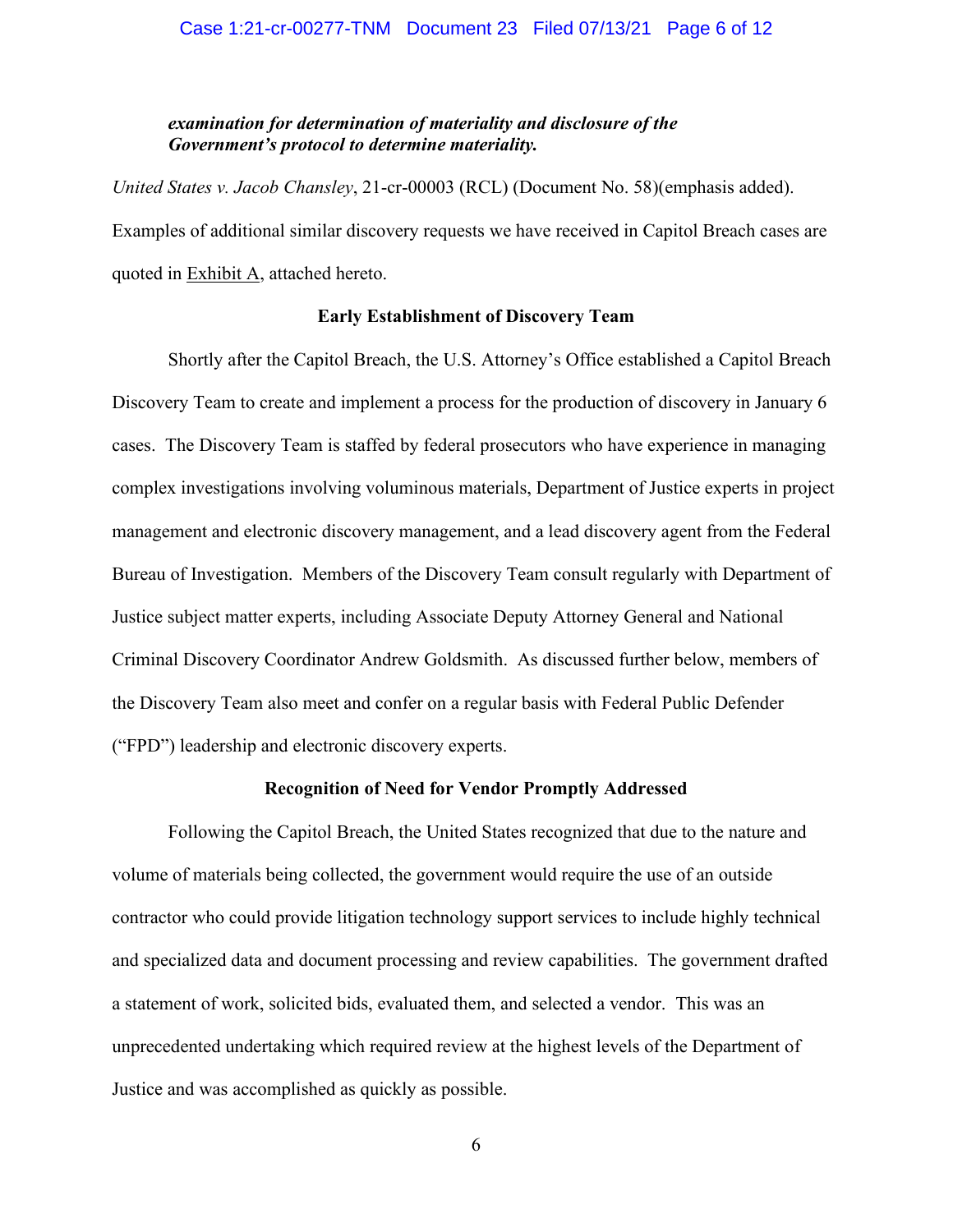### Case 1:21-cr-00277-TNM Document 23 Filed 07/13/21 Page 7 of 12

On or about May 28, 2021, the government contracted Deloitte Financial Advisory Services, LLP ("Deloitte"), a litigation support vendor with extensive experience providing complex litigation technology services, to assist in document processing, review and production of materials related to the Capitol Breach. As is required here, Deloitte furnishes secure, complex, and highly technical expertise in scanning, coding, digitizing, and performing optical character recognition – as well as processing, organizing, and ingesting a large volume of Electronically Stored Information ("ESI") and associated metadata in document review platforms – which is vital to the United States' ability to review large data/document productions and is essential to our ability to prosecute these cases effectively.

## **Implementation of Contract with Deloitte**

We have already begun transferring a large volume of materials to Deloitte (as of July 7, 2021, over 200 disks of data and 34,000 USCP records), who is populating the database. Specific processing workflows and oversight are being established between the United States Attorney's Office and the vendor. We have already coordinated with Deloitte to use various tools to identify standard categories of Personal Identifying Information ("PII") and to redact them. Once the database is accessible, we will begin systematically reviewing materials for potentially discoverable information, tagging when possible (e.g., video by a location or type of conduct, interviews describing a particular event), and redacting when necessary. Among other things, the vendor is also building a master evidence tracker to assist us in keeping records of what is provided to us and what is ultimately produced, which is part of our approach to a defensible discovery protocol.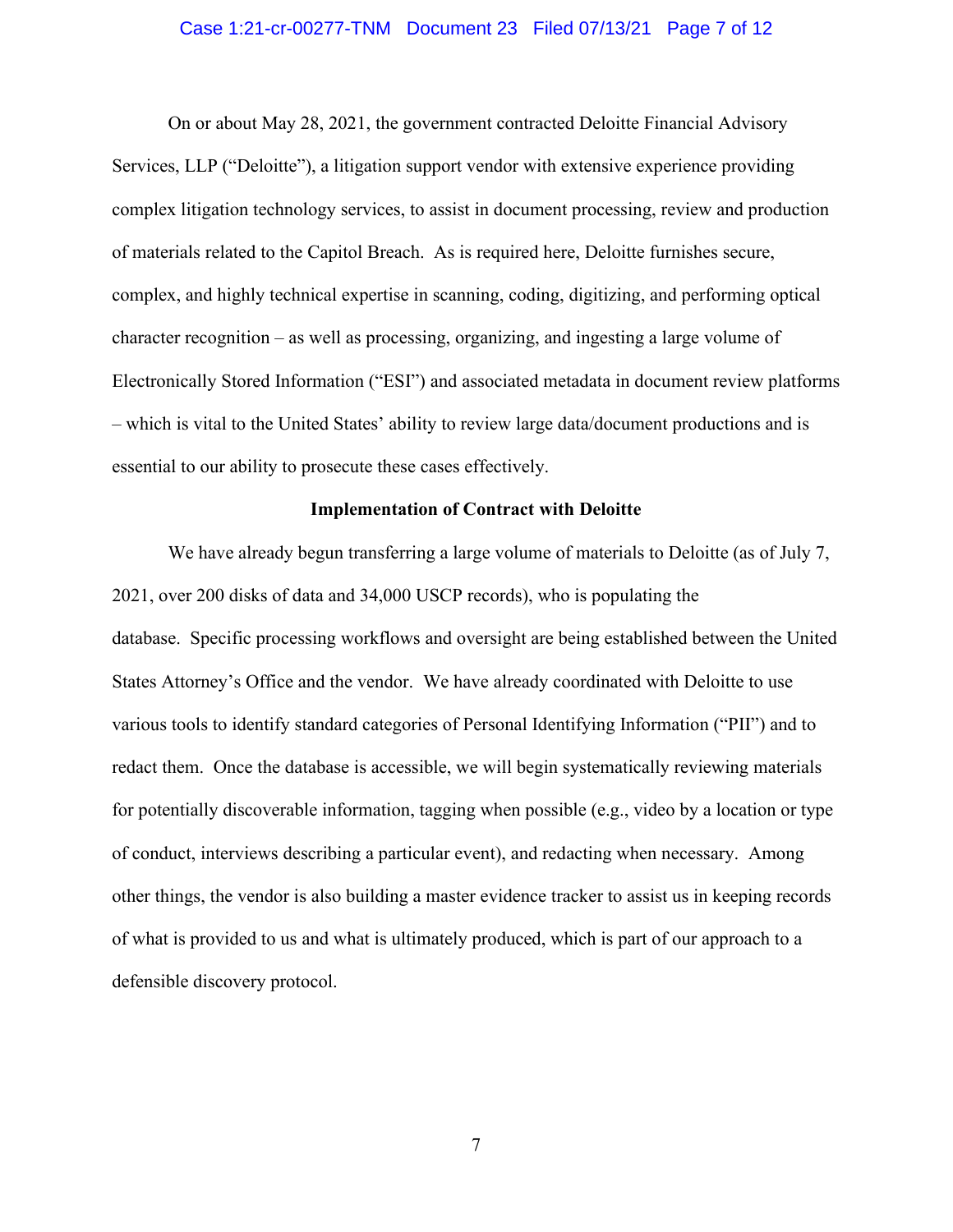## **Systematic Reviews of Voluminous Materials**

We are implementing and continuing to develop processes and procedures for ensuring

that voluminous materials have been and will continue to be systematically reviewed for

information that, *inter alia,* may be material to the defense, e.g.:

- o Comparing all known identifiers of any charged defendant against tips, Parler data, ad tech data, cell tower data, and geofence data; and
- o Searching all visual media (such as CCV, BWC, social media or device search results) – the collection of which grows on a regular basis – against known images of charged defendants.

## **Certain Specific Defense Requests**

Multiple defense counsel have inquired about investigations into officers who were *alleged* to have been complicit in the January 6 Capitol Breach. We have received copies of investigations into officer conduct, have finished reviewing them, and plan to disclose the relevant materials shortly.

## **Discovery Already Provided**

The government has already provided the defendant most of the discovery specific to his investigation, including: FBI reports and notes; reports of scoped devices; videos from USCP CCV; a recording of the defendant's statements to law enforcement; photographs, reports and returns from the execution of search warrants, summary reports containing images of the defendants identified by the FBI in reviewing various sources of footage, and other items. We have also already arranged six opportunities for defense counsel and an investigator to walk through the crime scene, which required the USCP to obtain the approval of many different Congressional offices to obtain access to various areas that are relevant to the charges being brought.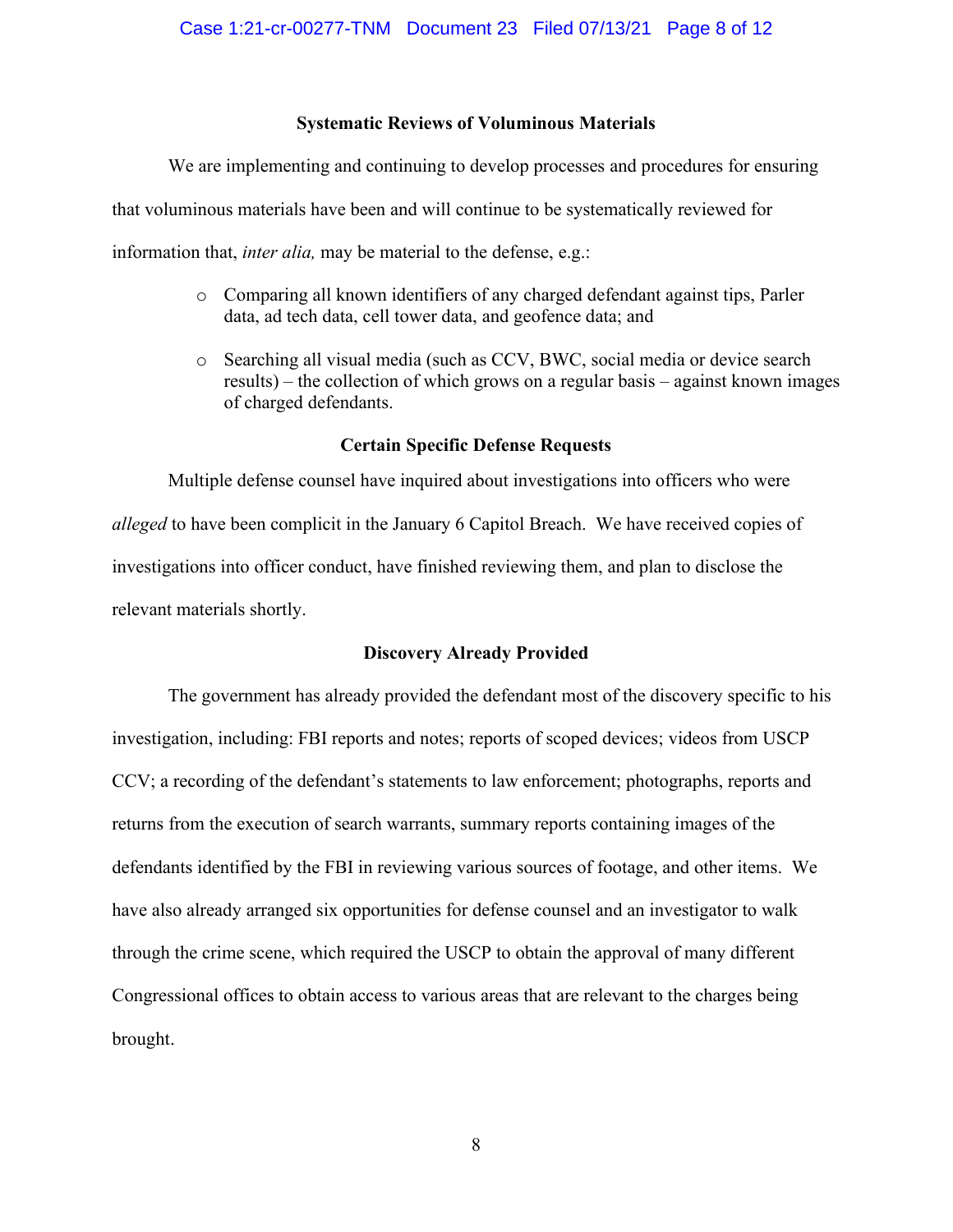## **Complexities Require Careful Consideration**

Producing discovery in a meaningful manner and balancing complex legal-investigative and technical difficulties takes time. We want to ensure that all defendants obtain meaningful access to voluminous information that may contain exculpatory material, and that we do not overproduce or produce in a disorganized manner. That means we will review thousands of investigative memoranda, even if there is a likelihood they are purely administrative and not discoverable, to ensure that disclosures are appropriate.

#### *Legal-Investigative Considerations*

We must also carefully ensure we are adequately protecting the privacy and security interests of witnesses and subjects from whom those materials were derived. For example, we cannot allow a defendant's PII to be disseminated – without protection – to hundreds of others. Similarly, we cannot allow personal contact information for Congressional members, staffers, and responding police officers – targets and victims of these crimes – whose phones may have connected to the Capitol's DAS network to inadvertently be produced. We also must protect Law Enforcement Sensitive materials by ensuring they are carefully reviewed for discoverability and, if they are discoverable, that they are disclosed in an appropriate manner. We continue to develop workable paradigm for disclosing a vast amount of Capitol CCV while ensuring that the Capitol's security is maintained. We are also scrupulously honoring defendants' attorney-client privilege by employing a filter team that is continually reviewing devices and accounts for potentially privileged communications.

#### *Technological Considerations*

A large volume of the information that has been collected consists of ESI. ESI frequently contains significant metadata that may be difficult to extract and produce if documents are not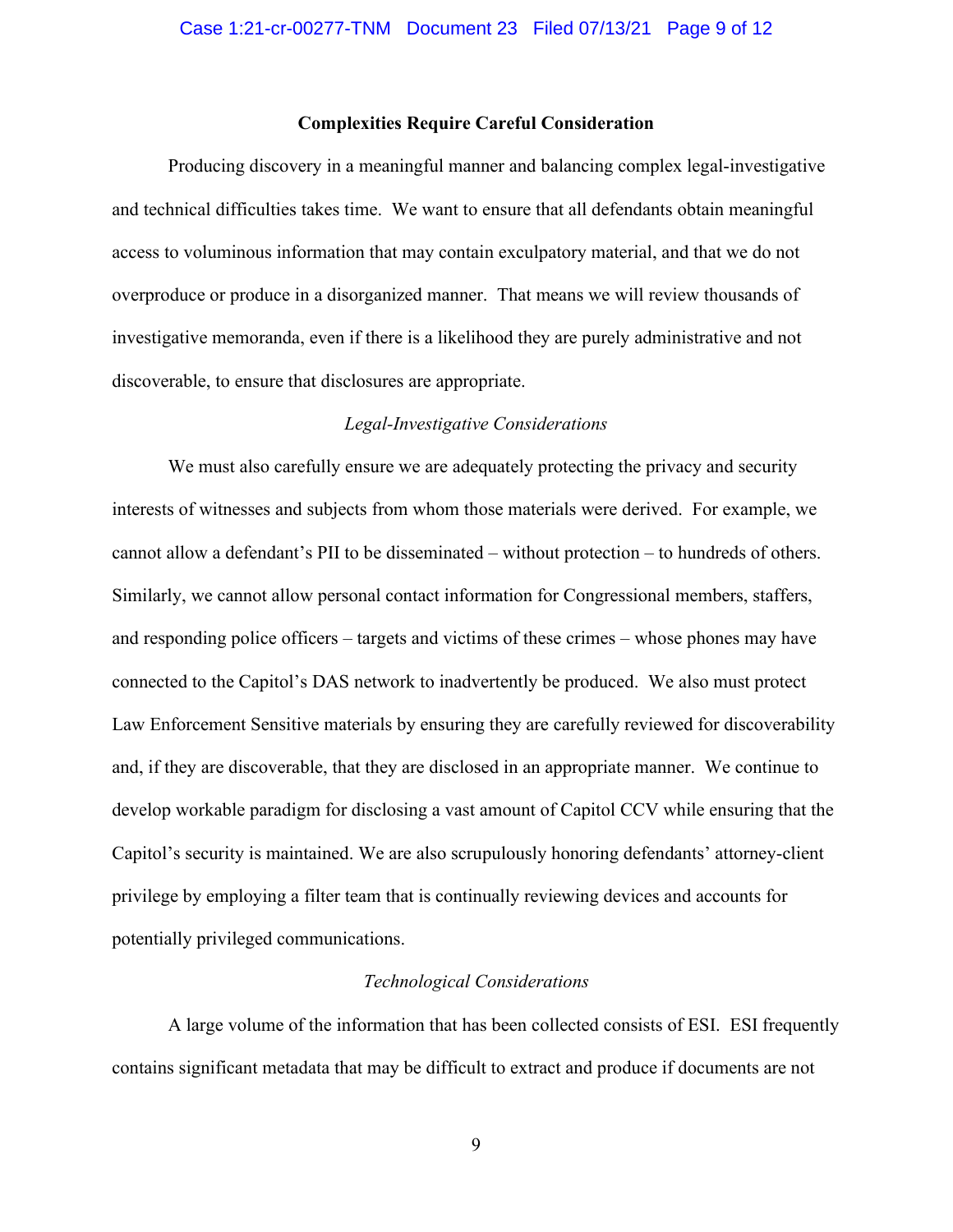## Case 1:21-cr-00277-TNM Document 23 Filed 07/13/21 Page 10 of 12

processed using specialized techniques. Metadata is information about an electronic document and can describe how, when and by whom ESI was created, accessed, modified, formatted, or collected. In the case of a document created with a word processing program, for example, metadata may include the author, date created, and date last accessed. In the case of video footage, metadata may identify the camera that was used to capture the image, or the date and time that it was captured. Metadata may also explain a document's structural relationship to another document, e.g., by identifying a document as an attachment to an investigative memoranda.

Processing, hosting, and production of the voluminous and varied materials described above, to include the preservation of significant metadata, involves highly technical considerations of the document's source, nature, and format. For example, the optimal type of database for hosting and reviewing video footage may differ from the optimal type of database for hosting investigative memoranda. Similarly, a paper document, a word processing document, a spreadsheet with a formula, video footage from a camera, or video footage associated with a proprietary player may each require different types of processing to ensure they are captured by database keyword searches and produced with significant metadata having been preserved.

#### **Involving Defense Counsel in Voluminous Discovery Plan**

The Discovery Team regularly meets with FPD leadership and technical experts with respect to discovery issues. Given the volume of information that may be discoverable, FPD is providing input regarding formats that work best with the review tools that Criminal Justice Act panel attorneys and Federal Defender Offices have available to them. Due to the size and complexity of the data, we understand they are considering contracting with third party vendors to assist them (just as the United States Attorney's Office has done for this matter). So as to save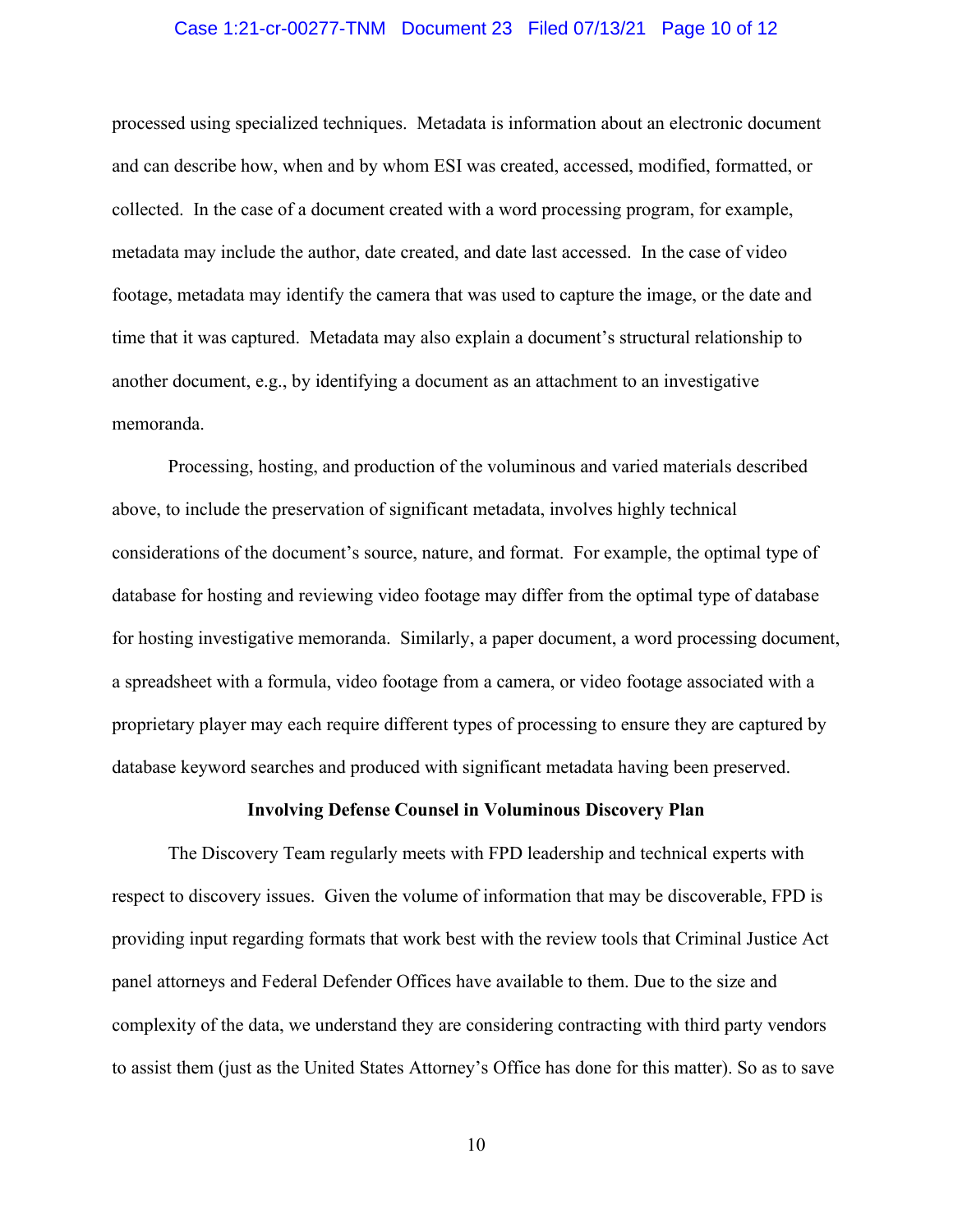## Case 1:21-cr-00277-TNM Document 23 Filed 07/13/21 Page 11 of 12

defense resources and to attempt to get discovery more quickly to defense counsel, there were efforts made to see if FPD could use the same vendor as the United States Attorney's Office to set up a similar database as the government is using for reviewing the ESI, but for contractual and technical reasons we have recently learned that was not feasible. We are in the on-going process of identifying the scope and size of materials that may be turned over to FPD with as much detail as possible, so that FPD can obtain accurate quotes from potential database vendors. It is hoped that any databases or repositories will be used by FPD offices nationwide that are working on Capitol Breach cases, counsel that are appointed under the Criminal Justice Act, and retained counsel for people who are financially unable to obtain these services. A database will be the most organized and economical way of ensuring that all counsel can obtain access to, and conduct meaningful searches upon, relevant voluminous materials, e.g., thousands of hours of body worn camera and Capitol CCV footage, and tens of thousands of documents, including the results of thousands of searches of SCA accounts and devices.

## **Compliance with Recommendations Developed by the Department of Justice and Administrative Office of the U.S. Courts Joint Working Group on Electronic Technology**

As is evidenced by all of the efforts described above, the United States is diligently working to comply with the *Recommendations for Electronically Stored Information (ESI) Discovery Production* developed by the Department of Justice and Administrative Office of the U.S. Courts Joint Working Group on Electronic Technology in the Criminal Justice System in February 2012.<sup>1</sup> See https://www.justice.gov/archives/dag/page/file/913236/download. For

<sup>&</sup>lt;sup>1</sup> These *Recommendations* are explicitly referenced in the Advisory Committee Note to Rule 16.1. Importantly, the two individuals primarily responsible for developing the Recommendations are Associate Deputy Attorney General Andrew Goldsmith, who (as noted earlier) is working closely with the prosecution's Discovery Team, and Sean Broderick, the FPD's National Litigation Support Administrator, who is playing a similar role for the D.C. Federal Defender's Office on electronic discovery-related issues. Messrs. Goldsmith and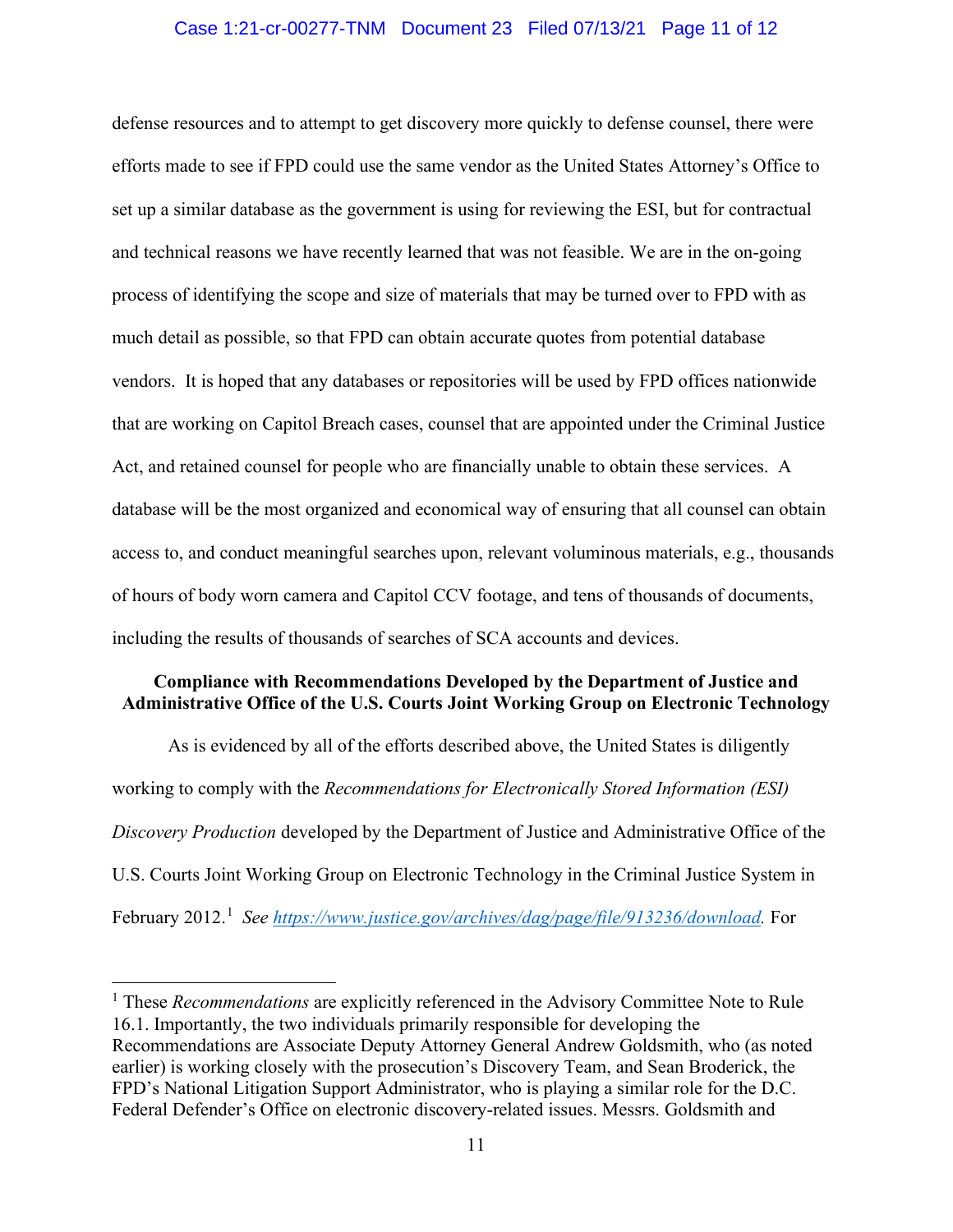## Case 1:21-cr-00277-TNM Document 23 Filed 07/13/21 Page 12 of 12

example, we are: (1) including individuals with sufficient knowledge and experience regarding ESI; (2) regularly conferring with FPD about the nature, volume and mechanics of producing ESI discovery; (3) regularly discussing with FPD what formats of production are possible and appropriate, and what formats can be generated and also maintain the ESI's integrity, allow for reasonable usability, reasonably limit costs, and if possible, conform to industry standards for the format; (4) regularly discussing with FPD ESI discovery transmission methods and media that promote efficiency, security, and reduced costs; and (5) taking reasonable and appropriate measures to secure ESI discovery against unauthorized access or disclosure.

Respectfully submitted,

CHANNING D. PHILLIPS Acting United States Attorney DC Bar No. 415793

By: CLAYTON H. O'CONNOR Trial Attorney, detailed to the United States Attorney's Office for the District of Columbia MD Bar No. 0512150005 555 Fourth Street, N.W. Washington, D.C. 20530 202-616-3308 clayton.oconnor@usdoj.gov /s/ Clayton H. O'Connor

By: EMILY A. MILLER Capitol Breach Discovery Coordinator DC Bar No. 462077 555 Fourth Street, N.W., Room 5826 Washington, DC 20530 Emily.Miller2@usdoj.gov (202) 252-6988  $\sqrt{s}$  Emily A. Miller By:  $\sqrt{s}$  Geoffrey A. Barrow

By: GEOFFREY A. BARROW Capitol Breach Discovery Team, Detailee DC Bar No. 462662 1000 Southwest Third Avenue, Suite 600 Portland, Oregon 97204 Geoffrey.Barrow@usdoj.gov (503) 727-1000

Broderick have a long history of collaborating on cost-effective ways to address electronic discovery-related issues, which undoubtedly will benefit all parties in this unprecedented undertaking.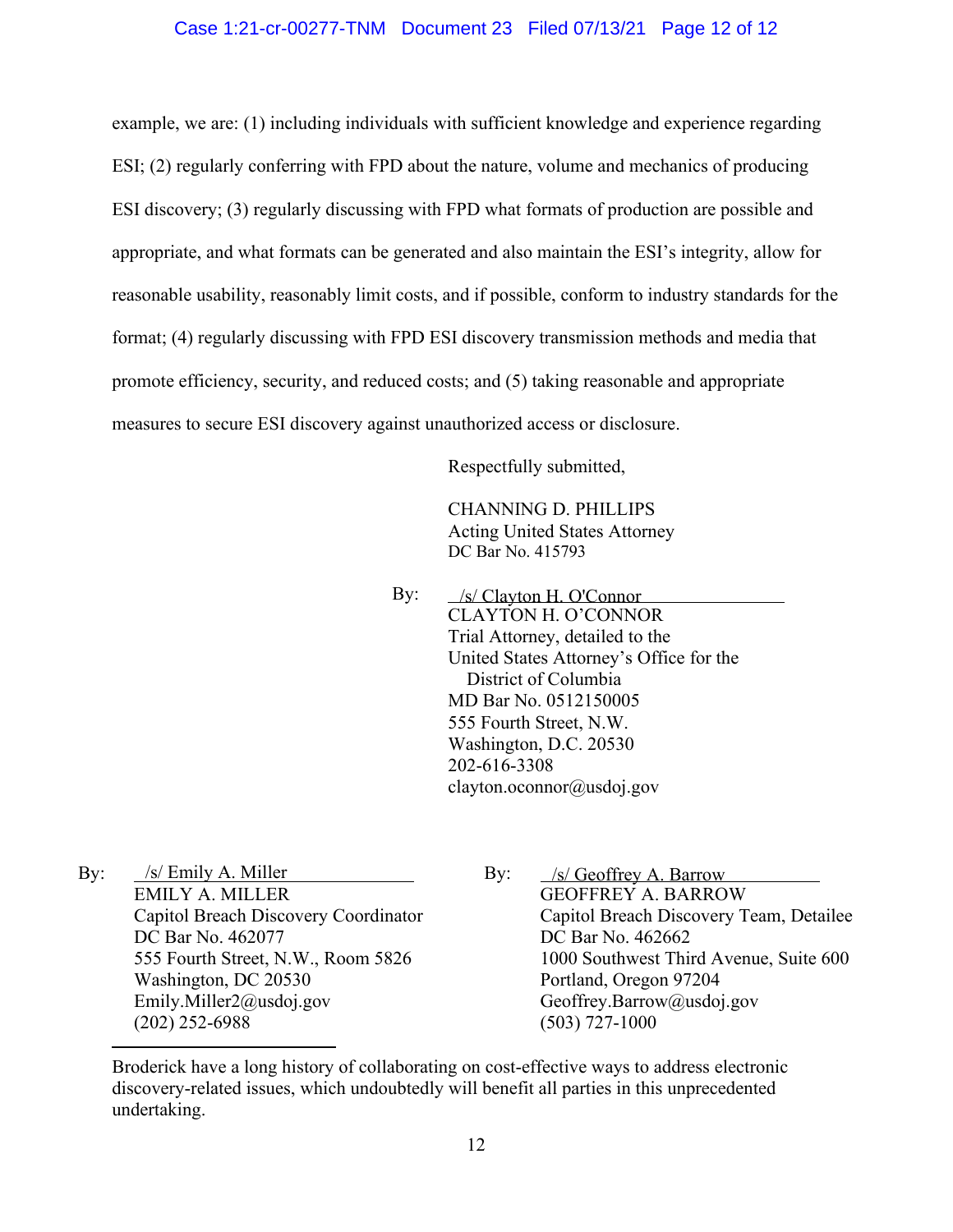# Case 1:21-cr-00277-TNM Document 23-1 Filed 07/13/21 Page 1 of 2

# **EXHIBIT A Additional Examples of Defense Discovery Requests**

|                | "Videos in the government's possession that filmed the interior of the capital building from approximately 2:50 PM to 3:35 PM on<br>January 6, 2021." |
|----------------|-------------------------------------------------------------------------------------------------------------------------------------------------------|
| $\overline{2}$ | "[A]ll photographs or video footage obtained or confiscated by the government from outside sources during the investigation of                        |
|                | this case are material to the defense's preparation."                                                                                                 |
| $\overline{3}$ | "Our position is that the government must identify any evidence it believes to capture [defendant], regardless of whether it intends                  |
|                | to rely on the same in its case in chief."                                                                                                            |
| 4              | "Copies of any and all documents, photographs, and video received by the U.S. Attorney's office and/or Metropolitan Police                            |
|                | Department or any other law enforcement agency from any law enforcement officer or prosecutor from any other jurisdiction                             |
|                | regarding this case."                                                                                                                                 |
| 5              | "I write to request that the United States review the contents of the FBI's "I" drive and disclose any and all exculpatory evidence                   |
|                | identified therein."                                                                                                                                  |
| 6              | "Network news outlets aired footage of one or more Officers directing protestors towards doors and seemingly invited them to                          |
|                | enter the building -- this is Brady material for our clients."                                                                                        |
| $\overline{7}$ | "The discovery I'm requesting is all video and/or audio footage in which Capitol Police and any other Gov't officials or agents                       |
|                | remove barriers and/or interact with protestors who entered the Capitol or gained access to the patios or other structures connected                  |
|                | to the Capitol building complex."                                                                                                                     |
| 8              | "This request also includes any video footage, including from cameras owned by MPD (crime and red light) and DDOT (which are                          |
|                | operated and maintained by MPD, and to which MPD has access), as well as any footage that government actors reviewed. This                            |
|                | request also includes any video footage from MPD District where the defendant was taken, and all body worn camera footage that                        |
|                | may have captured any portion of the alleged incident, investigation or arrest of my client."                                                         |
|                |                                                                                                                                                       |
|                | "The request includes all Body Worn Camera (BWC) footage from all offices involves in any and all searchers, arrests, and                             |
|                | investigations associated with this case and/ or labels with the CCN Number associated with this case; information that will permit                   |
|                | undersigned counsel to identify the officer wearing the BWC; metadata related to any and all BWC footage; information from the                        |
|                | AUSA's office and/or MPD specifying any edits or redactions made to the footage and the corresponding justifications. Please also                     |
|                | provide the access logs for the BWC footage for any and all officers involved in this case."                                                          |
| 9              | "All photographs, including those of the defendant, sketches, diagrams, maps, representations or exhibits of any kind, that                           |
|                | relate to this case, regardless of whether the government intends to introduce them in its case-in-chiefIncluding all video                           |
|                | recordings related to the January 6, 2021 events."                                                                                                    |
| 10             | "I further request that you review all documentation related to or generated in connection with this case that may be outside of the                  |
|                | government's official case file (e.g., materials in the FBI's "I-Drive" or other similar repositories of investigation documents in the               |
|                | possession of federal or local agencies or law enforcement authorities."                                                                              |